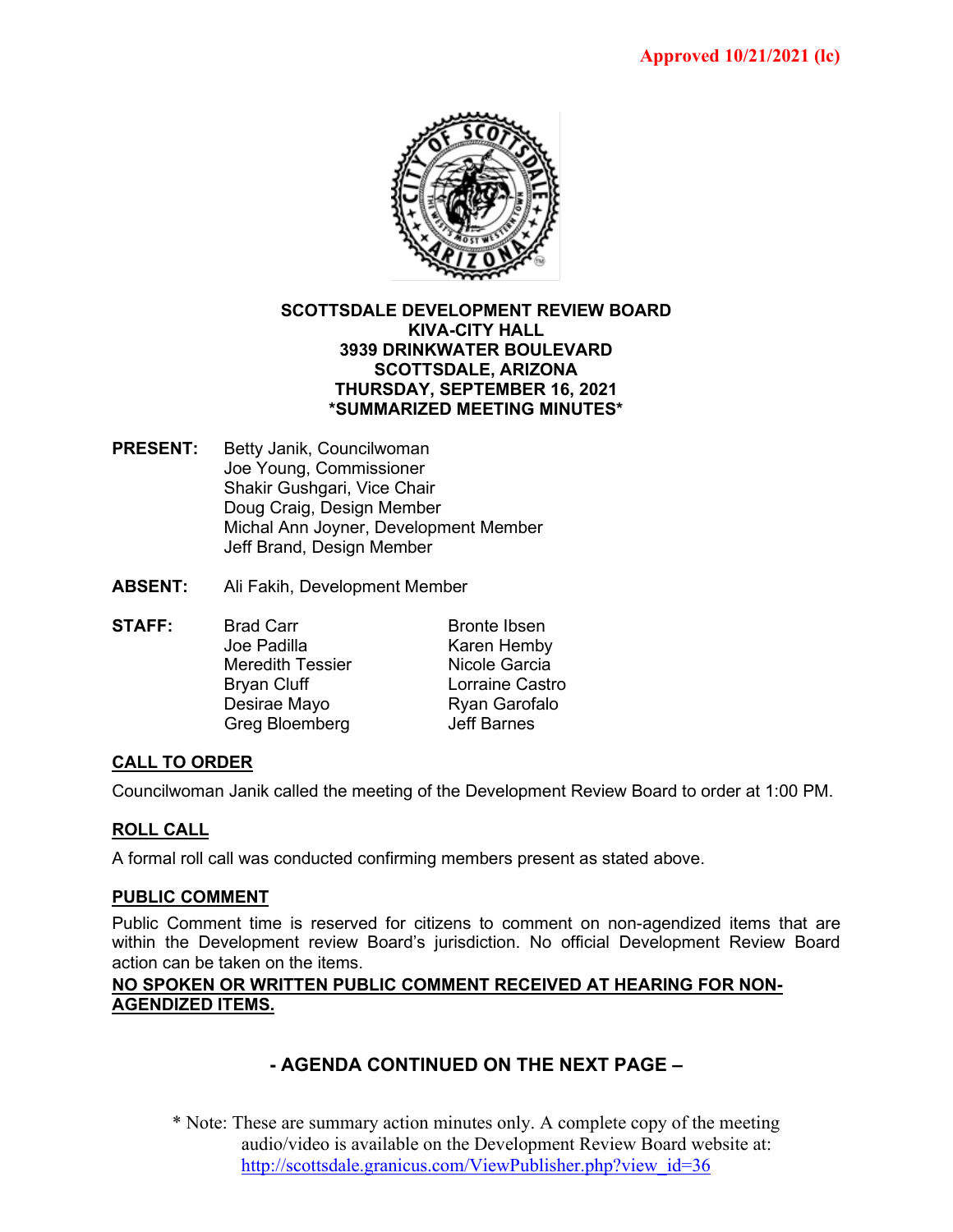## **ADMINISTRATIVE REPORT**

1. Identify supplemental information, if any, related to September 16, 2021 Development Review Board agenda items, and other correspondence.

## **MINUTES**

2. Approval of the September 2, 2021 Development Review Board Regular Meeting Minutes. **BOARD MEMBER CRAIG MOVED TO APPROVE THE SEPTEMBER 2, 2021**

**DEVELOPMENT REVIEW BOARD MEETING MINUTES AS PRESENTED, 2ND BY BOARD MEMBER JOYNER. THE MOTION PASSED UNANIMOUSLY IN FAVOR BY COUNCILWOMAN JANIK, COMMISSIONER YOUNG, VICE CHAIR GUSHGARI, BOARD MEMBERS CRAIG, JOYNER AND BRAND WITH A VOTE OF SIX (6) TO ZERO (0).**

#### **CONSENT AGENDA**

3. 35-DR-2020 (AutoNation Subaru Scottsdale)

Request for approval of the site plan, landscape plan, and building elevations for an addition and remodel to an existing automotive dealership, including a sales showroom and vehicle service bays, on a  $+/-$  6.7-acre site with General Commercial (C-4) zoning, located at 15678 N. Northsight Boulevard.

Staff Contact person is Bryan Cluff, 480-312-2258. Applicant contact is Scott Odya, 602-490-0535.

4. 5-DR-2021 (Peoples Hangar)

Request for approval of the site plan, building elevations, landscape plan, and lighting plan for a new aircraft hangar building with approximately 10,620 square feet of building area including 3,820 square feet of office area, all on a 1.2-acre site with Industrial Park  $(I-1)$  zoning, located at 15902 N. 80<sup>th</sup> Street.

Staff Contact person is Meredith Tessier, 480-312-4211. Applicant contact is Scott Wahtola 602-375-3430.

5. 17-DR-2021 (Southdale)

Request for approval of the site plan, landscape plan and building elevations for a new mixed-use project, consisting of a 293,900 square foot building with 267 dwelling units, 6,100 square feet of commercial floor area, and a 105,528 square foot above-grade parking garage, all on a +/- 3.8-acre site with Planned Unit Development (PUD) zoning, located at 7000 E. McDowell Road.

Staff Contact person is Greg Bloemberg, 480-312-4306.

Applicant contact is Chantel Kimmins, 480-621-4824.

## **ITEM #5 MOVED TO THE REGULAR AGENDA.**

**BOARD MEMBER CRAIG MOVED TO APPROVE 17-DR-2021, 2ND BY BOARD MEMBER JOYNER. THE MOTION PASSED UNANIMOUSLY IN FAVOR BY COUNCILWOMAN JANIK, COMMISSIONER YOUNG, VICE CHAIR GUSHGARI, BOARD MEMBERS CRAIG AND JOYNER WITH A VOTE OF SIX (6) TO ZERO (0), WITH BOARD MEMBER BRAND ABSTAINING.**

**- MINUTES CONTINUED ON THE NEXT PAGE -**